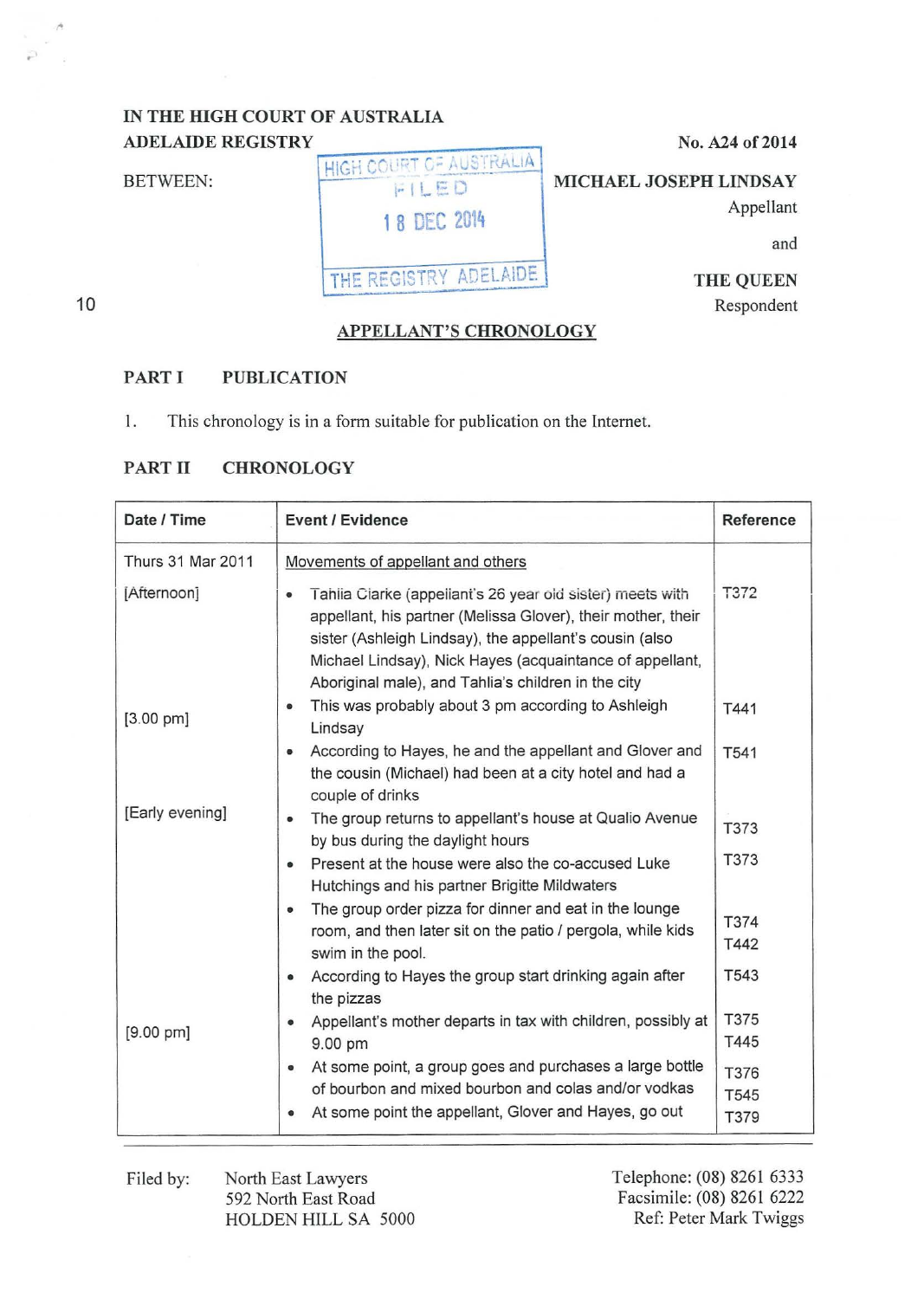|                                 |                                                                                                                                                                                                                                                                                                                                                                                                                                              | T446             |
|---------------------------------|----------------------------------------------------------------------------------------------------------------------------------------------------------------------------------------------------------------------------------------------------------------------------------------------------------------------------------------------------------------------------------------------------------------------------------------------|------------------|
|                                 | Movements of deceased and his partner Fiona Ninos:                                                                                                                                                                                                                                                                                                                                                                                           |                  |
| $[5.00 \text{ pm}]$             | Ninos finished work about 5.00 pm and returns to home<br>$\bullet$<br>she was then sharing with the deceased<br>attend Harvey Norman on Marion Road to purchase<br>$\bullet$<br>vacuum cleaner                                                                                                                                                                                                                                               | T111             |
| $[6.30 \text{ pm}]$             | drove to Marion Hotel at about 6.30 pm where they<br>$\bullet$                                                                                                                                                                                                                                                                                                                                                                               | T112             |
| $[9.00 \text{ pm}]$             | consumed approximately 4-5 beers and stayed until about<br>9.00 pm                                                                                                                                                                                                                                                                                                                                                                           | T113             |
| $[11.00 \text{ pm}]$            | Ninos wanted to go home, the deceased wanted to go to<br>۰<br>Hungry Jack's, but they ended up going to the Hallett<br>Cove Tavern next to Hungry Jacks<br>Ninos stayed until about 11.00 pm or 11.30 pm, during<br>$\bullet$<br>which time she and the deceased had 3-4 more beers,<br>after, following a heated discussion in which Ninos asked<br>the deceased to come home and he declined, she left,<br>leaving the deceased at the bar | T113<br>T117-118 |
| Friday 1 Apr 2011               | Appellant and deceased meet at Hallett Cove Tavern:                                                                                                                                                                                                                                                                                                                                                                                          |                  |
| [Late night / early<br>morning] | Deceased meets and speaks with two aboriginal men and<br>$\bullet$<br>a woman (the appellant, Nick Hayes, and the appellant's<br>partner)                                                                                                                                                                                                                                                                                                    | T546             |
|                                 | Hayes had about eight vodkas at the pub<br>۰                                                                                                                                                                                                                                                                                                                                                                                                 | T545             |
| [2.00 am]                       | Employee of Hallett Cove Tavern calls taxi at request of<br>٠<br>deceased around 2.00 pm                                                                                                                                                                                                                                                                                                                                                     | T <sub>168</sub> |
|                                 | Appellant and deceased, Glover and Hayes return home                                                                                                                                                                                                                                                                                                                                                                                         |                  |
|                                 | Deceased came back to Qualio Avenue with appellant,                                                                                                                                                                                                                                                                                                                                                                                          | T379             |
|                                 | Glover and Hayes in a taxi                                                                                                                                                                                                                                                                                                                                                                                                                   | T447<br>T546     |
|                                 | The group resumes drinking<br>٠                                                                                                                                                                                                                                                                                                                                                                                                              |                  |
|                                 | Subsequent movements of Fiona Ninos                                                                                                                                                                                                                                                                                                                                                                                                          |                  |
|                                 | Ninos returned home, had 1-2 more drinks, and went to<br>$\bullet$<br>bed about 12,30 am<br>Ninos woke around $1.30$ am $- 2.00$ am and rang the<br>$\bullet$                                                                                                                                                                                                                                                                                | T118             |
| $[2.00$ am]                     | deceased's mobile, and heard a mention of the Emu<br>Tavern, Morphett Vale, following which she ordered a taxi                                                                                                                                                                                                                                                                                                                               | T121             |
|                                 | to go to the Emu Tavern<br>Ninos took a taxi to Emu Tavern but found it was closed<br>٠<br>Ninos rang deceased's mobile again and phone was<br>٠                                                                                                                                                                                                                                                                                             | T <sub>121</sub> |
|                                 | answered by someone other than deceased who told her<br>deceased was with him and gave her the address 51<br>Qualio Avenue Hallett Cove                                                                                                                                                                                                                                                                                                      | T <sub>122</sub> |
|                                 | Ninos attends 51 Qualio Avenue                                                                                                                                                                                                                                                                                                                                                                                                               |                  |
|                                 | Ninos locates deceased in kitchen area and got mad at                                                                                                                                                                                                                                                                                                                                                                                        |                  |

,.

 $\mathbf{r}$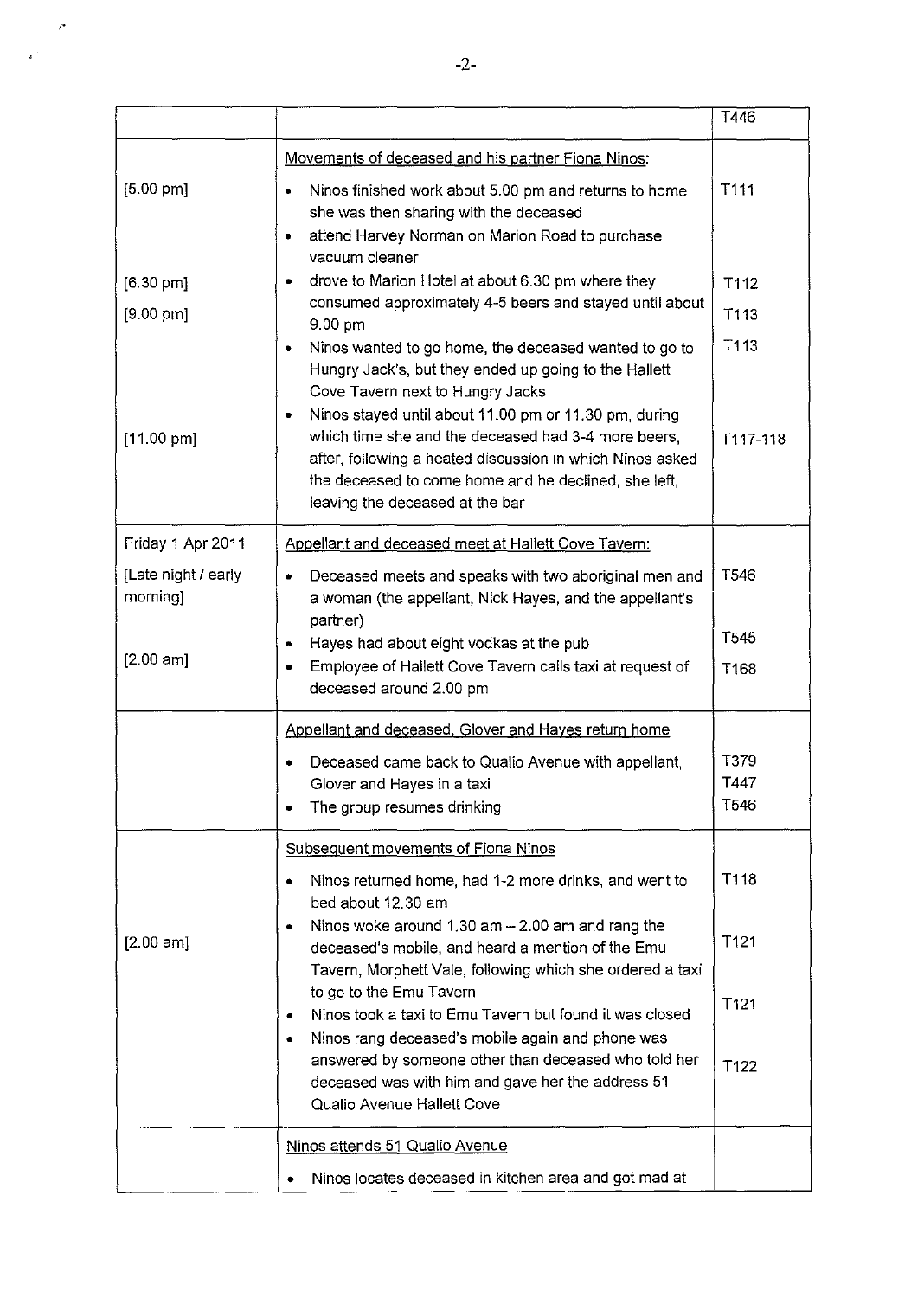|                                    | him, asking why he had gone out with people he didn't<br>know and risked their relationship over that<br>Ninos was yelling and swearing<br>٠<br>Ninos subsequently was shown around the house by the<br>٠<br>appellant who was very friendly (and offered her an old<br>entertainment unit)<br>Ninos was there for about 45 minutes and noticed the<br>٠<br>others were drinking bourbon | T127<br>T129-130                    |
|------------------------------------|------------------------------------------------------------------------------------------------------------------------------------------------------------------------------------------------------------------------------------------------------------------------------------------------------------------------------------------------------------------------------------------|-------------------------------------|
|                                    | The appellant gave the deceased's mobile back to Ninos<br>٠<br>and said the deceased had been losing it or dropping it<br>When Ninos left it is possible she exchanged heated<br>words again with the deceased, and he gave her \$100 to<br>take home for him                                                                                                                            | T <sub>138</sub><br>T138            |
| [4.00 am]                          | According to Tahlia Clarke, Ninos said "don't come home"<br>or something<br>When she left the appellant said the deceased could<br>sleep on the couch, and the appellant would run him<br>home in the morning<br>According to the taxi driver, she left at about 3.56 am                                                                                                                 | T381<br>T139                        |
|                                    | Incident on the pergola / patio<br>See appellant's submissions at [15]                                                                                                                                                                                                                                                                                                                   |                                     |
|                                    | Incident in family room area<br>See appellant's submissions at [18]                                                                                                                                                                                                                                                                                                                      |                                     |
|                                    | Deceased is killed<br>Witnesses describe initial assault by the appellant and<br>Hutchings ultimately slits throat of deceased<br>According to Dr Gilbert, cause of death likely to have<br>been the wounds to the chest which penetrated the aorta                                                                                                                                      | T558<br>T469<br>T660                |
|                                    | Subsequent movements<br>Hutchings leaves and goes to find a bin<br>٠<br>Ashleigh Lindsay describes Hutchings putting deceased's<br>body in bin<br>Hayes says Hutchings asked for help with disposing of<br>the body                                                                                                                                                                      | T727<br>T479<br><b>T560</b>         |
|                                    | Hutchings wheels bin to a gully and leaves body under a<br>tree and abandons bin nearby<br>Hayes sees Hutchings mopping the area<br>Appellant changes and showers<br>Appellant asks Glover to give Tahlia Clarke money for a                                                                                                                                                             | T729<br><b>T570</b><br>T559<br>T403 |
| $[6.45$ am]<br>$[7.02 \text{ am}]$ | taxi and she and Ashleigh catch taxi to their mother's<br>house at Richmond around daylight (6.45 am SU 44)<br>Hayes, appellant and Glover go to Hayes' mother's house<br>in Hackham (7.02 am SU 56)                                                                                                                                                                                     | T481<br><b>T570</b>                 |